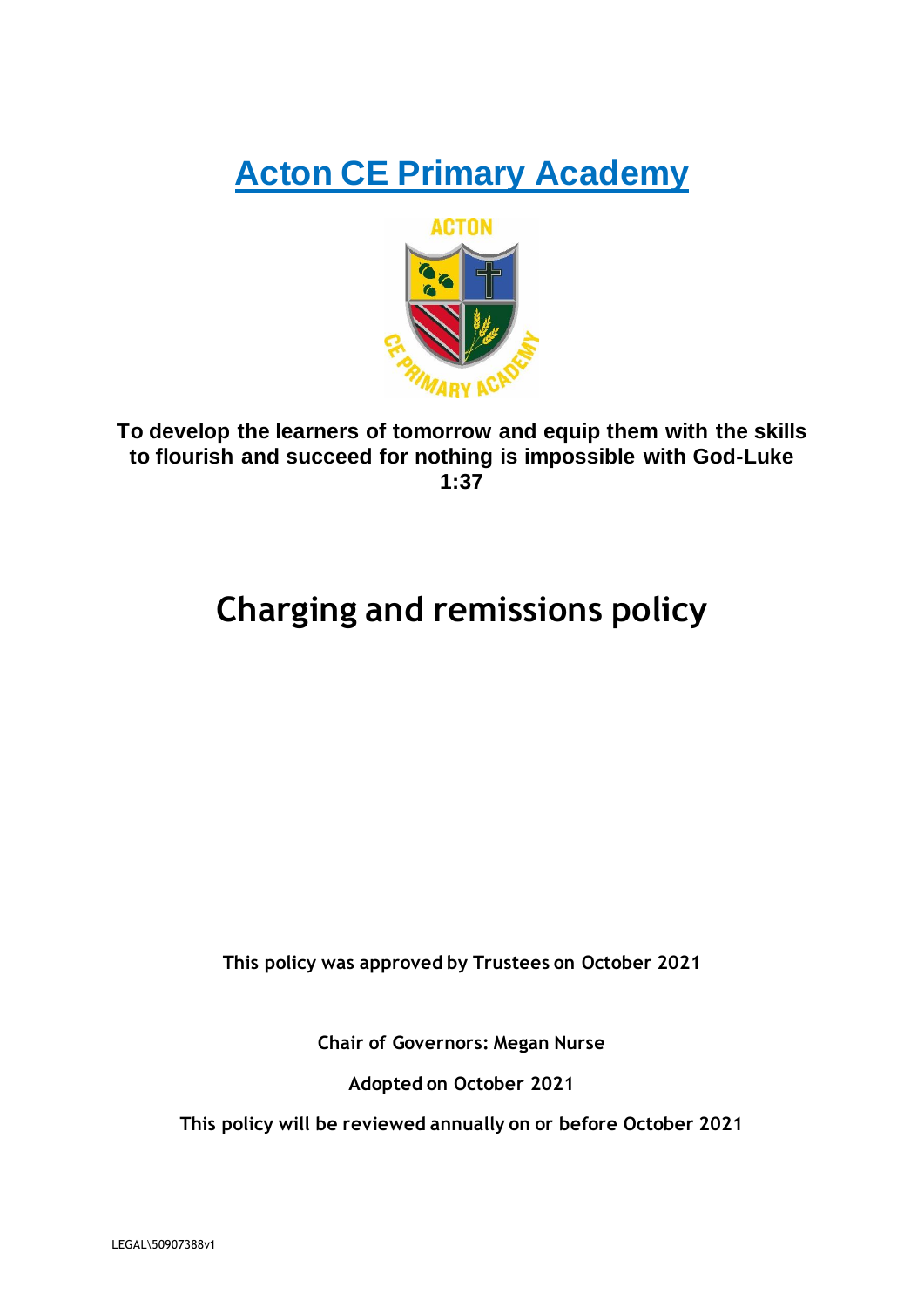## **1 Admissions**

The academy **does not** make requests for financial contributions (either in the form of voluntary contributions, donations or deposits (even if refundable)) as any part its admissions process.

## **2 Education provided during school hours**

Subject to the limited exceptions outlined in this policy, the academy **does not** charge for education provided during school hours, including the supply of any materials, books, instruments or equipment.

## **3 Education provided outside of school hours**

**No charge** will be made for education provided outside of school hours if it is part of the national curriculum, part of a syllabus for a prescribed public examination that the pupil is being prepared for by the academy or part of religious education.

### **4 School meals**

- 4.1 The academy **does not** charge for school meals where the pupil is eligible for free school meals or infant free school meals.
- 4.2 Pupils who are not entitled to free school meals **will** be charged. Acton use school moneys and parents will be invoiced each month for their child school meals.

### **5 Prescribed public examinations**

- 5.1 The academy **does not** charge for entry for a prescribed public examination (including resits) if the pupil has been prepared for it by the academy.
- 5.2 However, if a pupil fails, without good reason, to meet any examination requirement for a syllabus, the academy **may** seek to recover the fee from the pupil's parent/carer.

### **6 Materials, books, instruments or equipment**

- 6.1 The academy **may** charge for materials, books, instruments or equipment that the parent/carer wishes their child to keep or own.
- 6.2 Such charges **will not** exceed the cost of the item and parent/carer will be made aware at the outset that a charge will be made and the amount.

## **7 Music, instrumental or vocal tuition**

7.1 The academy **may** charge for tuition in singing or in playing a musical instrument during school hours if it is provided at the request of the pupil's parent/carer. This applies to individual and group tuition.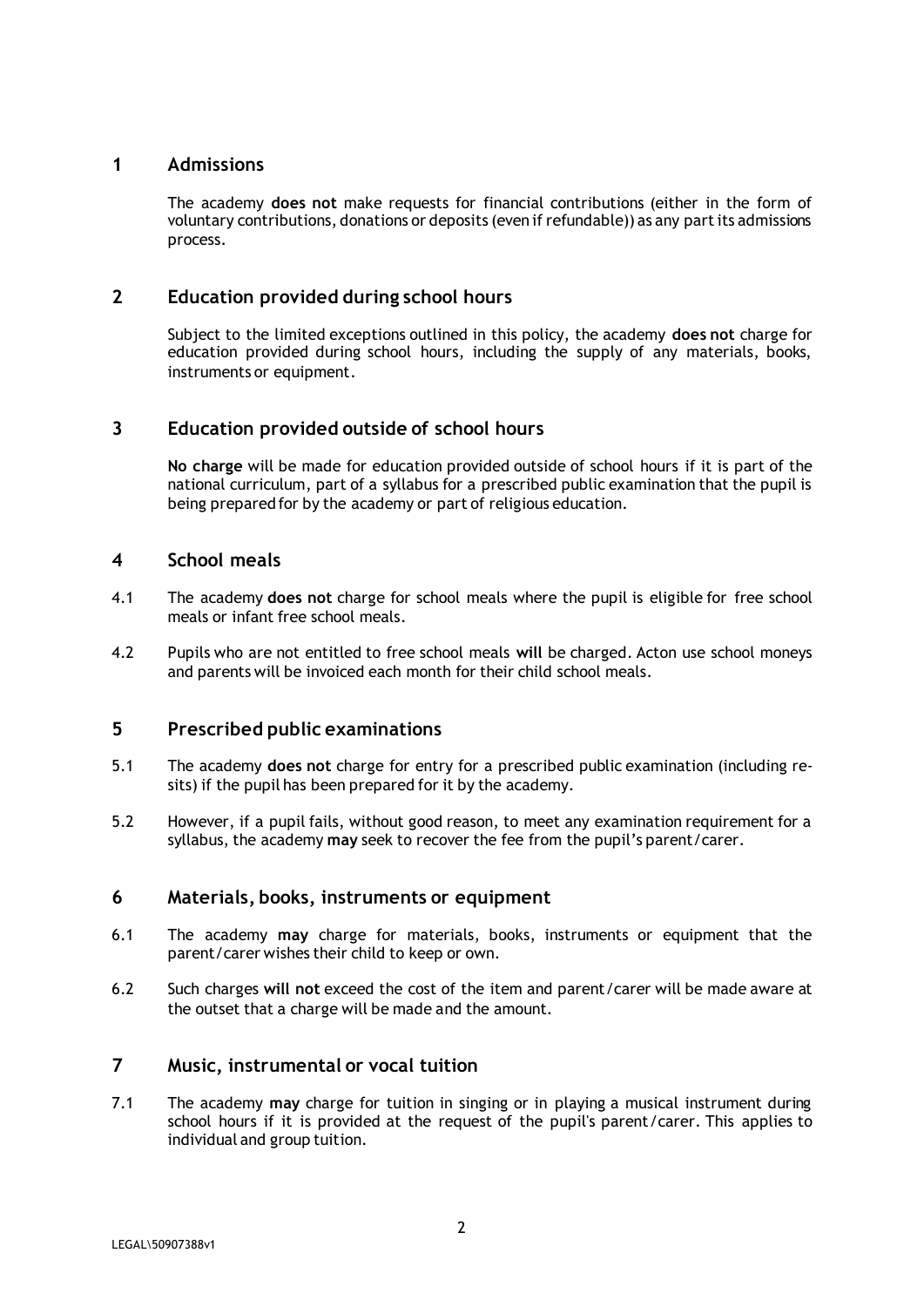- 7.2 The charges **will not** exceed the cost of the provision and may include the cost of the staff to provide the tuition, instruments, music books and exam fees.
- 7.3 **No charge** will be made if the tuition is:
	- provided to a pupil who is looked after by a local authority; or
	- provided as part of the national curriculum during school hours or required as part of a syllabus for a prescribed public examination for which the pupil is being prepared by the academy.

#### **8 Transport**

The academy **does not** charge for:

- transporting pupils to or from the academy's premises where the local authority has a statutory obligation to provide transport
- transporting pupils to other premises where the governing body or local authority has arranged for pupils to be educated
- transport that enables a pupil to meet an examination requirement when they have been prepared for that examination by the academy
- transport provided in connection with an educational visit

## **9 Residential visits**

- 9.1 The academy **does not** charge for:
	- education provided on any visit that takes place during school hours
	- education provided on any visit that takes place outside school hours if it is part of the national curriculum, or part of a syllabus for a prescribed public examination that the pupil is being prepared for by the academy or is part of religious education
	- supply teachers to cover for those teachers who are accompanying pupils on a residential visit
- 9.2 The academy **will** charge for board and lodging relating to residential visits (see **section 10**).

### **10 Optional extras**

- 10.1 The academy **does** charge for 'optional extras'.
- 10.2 Participation in any optional extra activity will be on the basis of parental choice and a willingness to meet the charges. Parental agreement will be required before an optional extra for which a charge is made is provided.
- 10.3 Optional extras include:
	- education provided outside of school hours that is not part of the national curriculum, part of a syllabus for a prescribed public examination that the pupil is being prepared for by the academy or part of religious education
	- examination entry fee(s) if the pupil has not been prepared for the examination(s) by the academy
	- other transport (outside of that outlined in **section 8**)
	- board and lodging for a pupil on a residential visit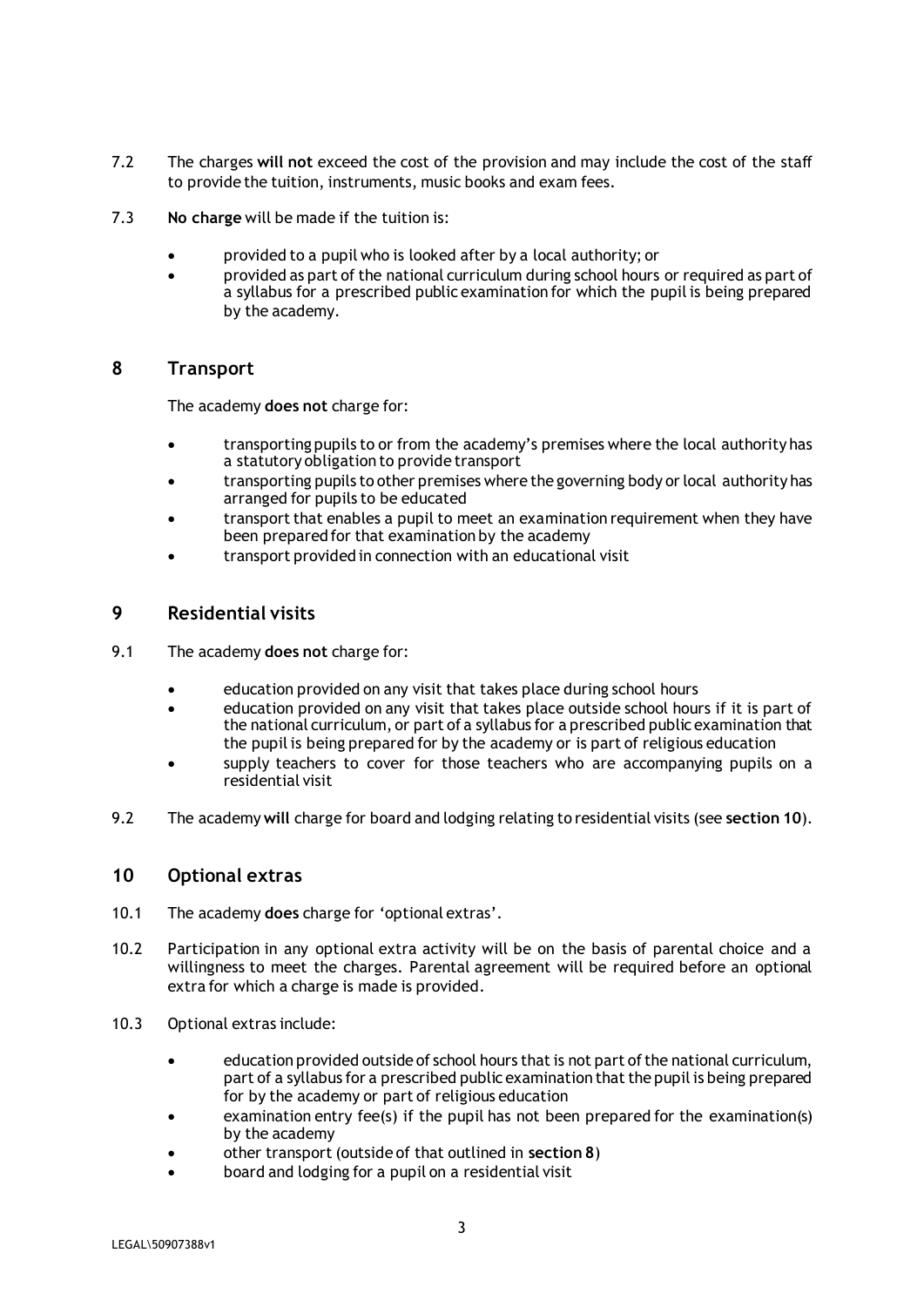- extended day services offered to pupils (for example breakfast club, after-school clubs, tea and supervised homework sessions)
- 10.4 In calculating the cost of an optional extra an amount **will** be included in relation to:
	- any materials, books, instruments or equipment provided in connection with the optional extra
	- the cost of buildings and accommodation
	- non-teaching staff
	- teaching staff engaged under contracts for services purely to provide an optional extra, which includes supply teachers engaged specifically to provide the optional extra
	- the cost, or an appropriate proportion of the costs, for teaching staff employed to provide tuition in playing a musical instrument, or vocal tuition, where the tuition is an optional extra
- 10.5 Any charge for an optional extra **will not** exceed the actual cost of providing the optional extra, divided equally by the number of pupils participating. It **will not** include an element of subsidy for any other pupils wishing to participate in the activity whose parent/carer is unwilling or unable to pay the full charge.

#### **11 Voluntary contributions**

- 11.1 The academy may ask parents/carers for voluntary contributions for the benefit of the academy or any of its activities.
- 11.2 Where it is intended that an activity is to be funded by voluntary contributions, the Head Teacher will ensure that parents/carers are made aware at the outset that:
	- the activity cannot be funded without voluntary contributions
	- there is no obligation to make any contribution
	- if insufficient voluntary contributions are raised to fund the activity, and the academy is unable to fund it from some other source, then the activity will be cancelled
- 11.3 No pupil will be excluded from an activity simply because his or her parent/carer is unwilling or unable to pay. Pupils whose parents/carers are unwilling or unable to pay will still be given an equal chance to participate in the activity.

#### **12 Refunds**

- 12.1 Request for refunds for activities will be considered on an individual basis and may be rejected if the academy is unable to recoup the costs incurred.
- 12.2 In all cases of withdrawal, either voluntarily or otherwise, applications should be made in writing to the Head Teacher. If approved, refunds will be processed via the original method of payment.
- 12.3 The academy reserves the right not to refund costs where a pupil is withdrawn from an activity by the academy on the basis of a pupil's breach of the academy's behaviour policy.